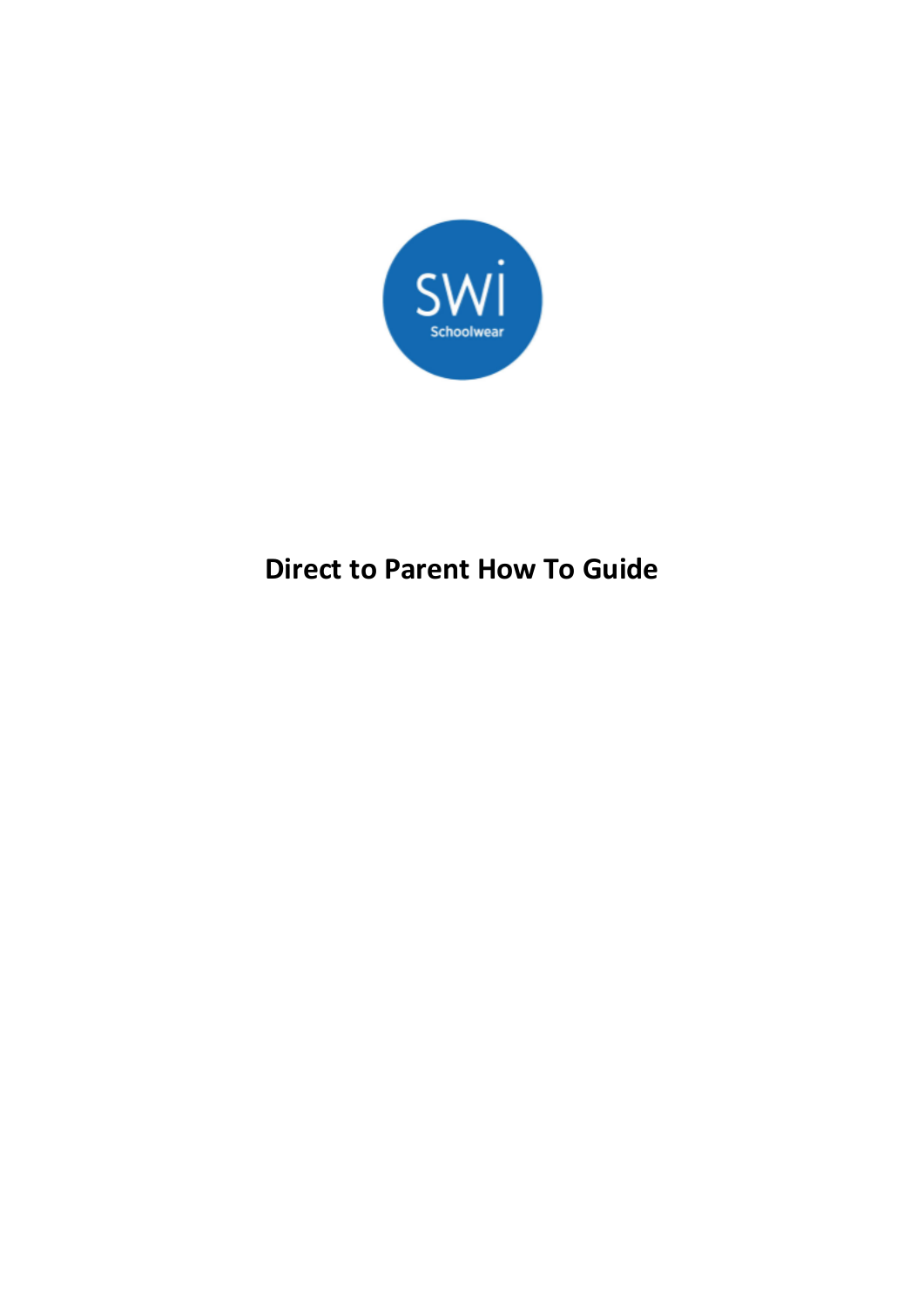# **Online Ordering – Getting Started**

Ordering online couldn't be easier. Simply visit our website [www.swischoolwear.co.uk](http://www.swischoolwear.co.uk/) and select either 'EXISTING PARENT? Login or NEW TO SWI?

### **Existing Customer?**

If you're an existing SWI customer, your account and account settings will be available on the new website. The only change will be, for security reasons, we will be asking you to re-enter your password. You will only need to do this once.

Your children will be associated to their existing school.

#### **New to SWI?**

New customers will be asked to register and follow the online instructions to link their account to a chosen school. Once you are registered (and you have added students to a school) you can begin to order straight away. This is the same as the old school.

#### **School Store**

To start shopping with us, once you are logged in, you will need to click on 'School Store' in the header of the site. This page will list all of the products associated with your school.

All of the uniform and PE kit products will be displayed with an indication if the product is compulsory. To make things easier, you can easily filter the gender of the products and whether they are compulsory or optional.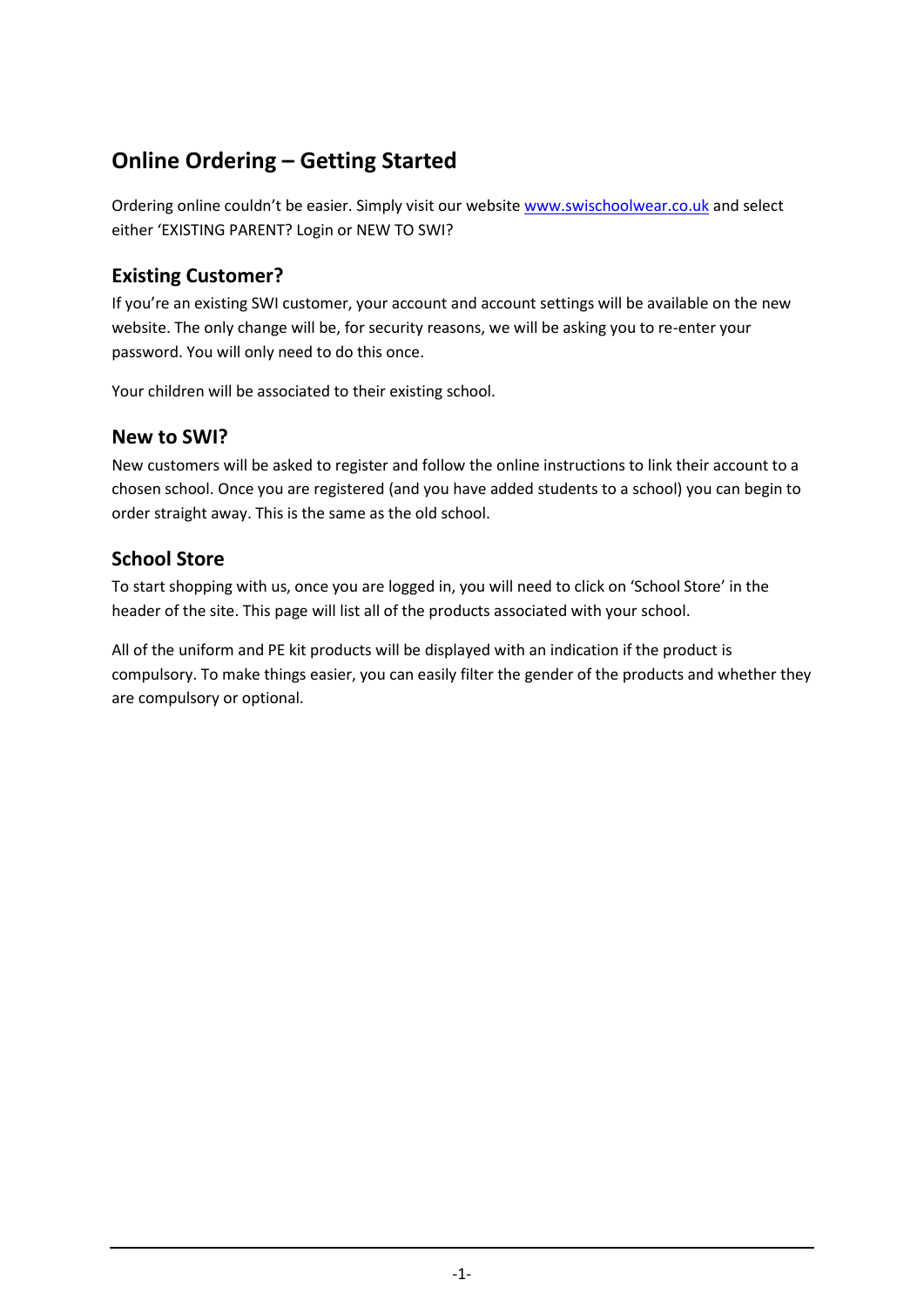|                                            |              | Sort By | Position                                                    | $\checkmark$ | $\bullet$                                            |                                         | Show<br>$12 \times$                                       |
|--------------------------------------------|--------------|---------|-------------------------------------------------------------|--------------|------------------------------------------------------|-----------------------------------------|-----------------------------------------------------------|
| <b>Filter Options</b>                      |              |         |                                                             |              |                                                      |                                         |                                                           |
| <b>GENDER</b>                              | $\check{ }$  |         |                                                             |              |                                                      |                                         |                                                           |
| <b>SCHOOL POLICY</b>                       | $\checkmark$ |         |                                                             |              |                                                      |                                         |                                                           |
| Product Key:                               |              |         |                                                             |              |                                                      |                                         |                                                           |
| <b>B</b> COMP<br>Compulsory items for boys |              |         | Ziggys Boys Zip Entry<br><b>Blazer Black</b>                |              | <b>Ziggys Girls Zip Entry</b><br><b>Blazer Black</b> | Kelso Tartan Skirt Royal<br><b>Blue</b> | <b>Blazer badge Notley High</b><br>School RED(341625) RED |
| B<br>OPT                                   |              |         | From £28.11                                                 |              | From £28.11                                          | From £16.80                             | From £5.60                                                |
| Optional items for boys<br>G<br>COMP       |              |         | B<br>COMP                                                   |              | <b>G</b> COMP                                        | COMP<br>G                               | <b>G</b> COMP<br>B<br>COMP                                |
| Compulsory items for girls                 |              |         |                                                             |              |                                                      |                                         |                                                           |
| G<br>OPT<br>Optional items for girls       |              |         |                                                             |              |                                                      |                                         |                                                           |
|                                            |              |         |                                                             |              |                                                      |                                         |                                                           |
|                                            |              |         |                                                             |              | <b>Blazer badge Notley High</b>                      | <b>Blazer badge Notley High</b>         | <b>Blazer badge Notley High</b>                           |
|                                            |              |         | <b>Blazer badge Notley High</b><br>School YELL(341629) YELL |              | School BURG(341628)<br><b>BURG</b>                   | School BLUE(341627)<br><b>BLUE</b>      | School GREEN(341626)<br><b>GREN</b>                       |
|                                            |              |         | From £5.60                                                  |              | From £5.60                                           | From £5.60                              | From £5.60                                                |
|                                            |              | B       | G COMP<br>COMP                                              |              | <b>G</b> COMP<br>B<br>COMP                           | G<br>B<br>COMP<br>COMP                  | G COMP<br>B<br>COMP                                       |

To add an item to your cart, click on the picture or the 'View Product' button and you will see a page with more details and size option details. On this page you can then select the size required from the drop down menu and click *Add to Cart* button.

| HOME ><br>ESSENTIALS POLO SHIRT ATRIUM STUDIO BLACK/GOLD |                                                                                |                        |
|----------------------------------------------------------|--------------------------------------------------------------------------------|------------------------|
| $\mathsf Q$                                              | Essentials Polo Shirt Atrium Studio<br>Black/Gold<br>ATRA112311-BLAGOL<br>From | $\langle \rangle$      |
|                                                          | £11.50<br><b>Black/Gold</b><br>Colour<br>Size<br>Choose an Option ~            | Availability: In stock |
| Essentials Polo Shirt Atrium Studio Black/Gold Age 9-10  | Add to Cart<br>- 40<br>$\mathbf{1}$<br>$\overline{\phantom{a}}$                |                        |

Simply type the quantity you wish to order into the quantity box which will automatically update. Once all items have been added to the cart click *View Cart* icon at the top right of your page.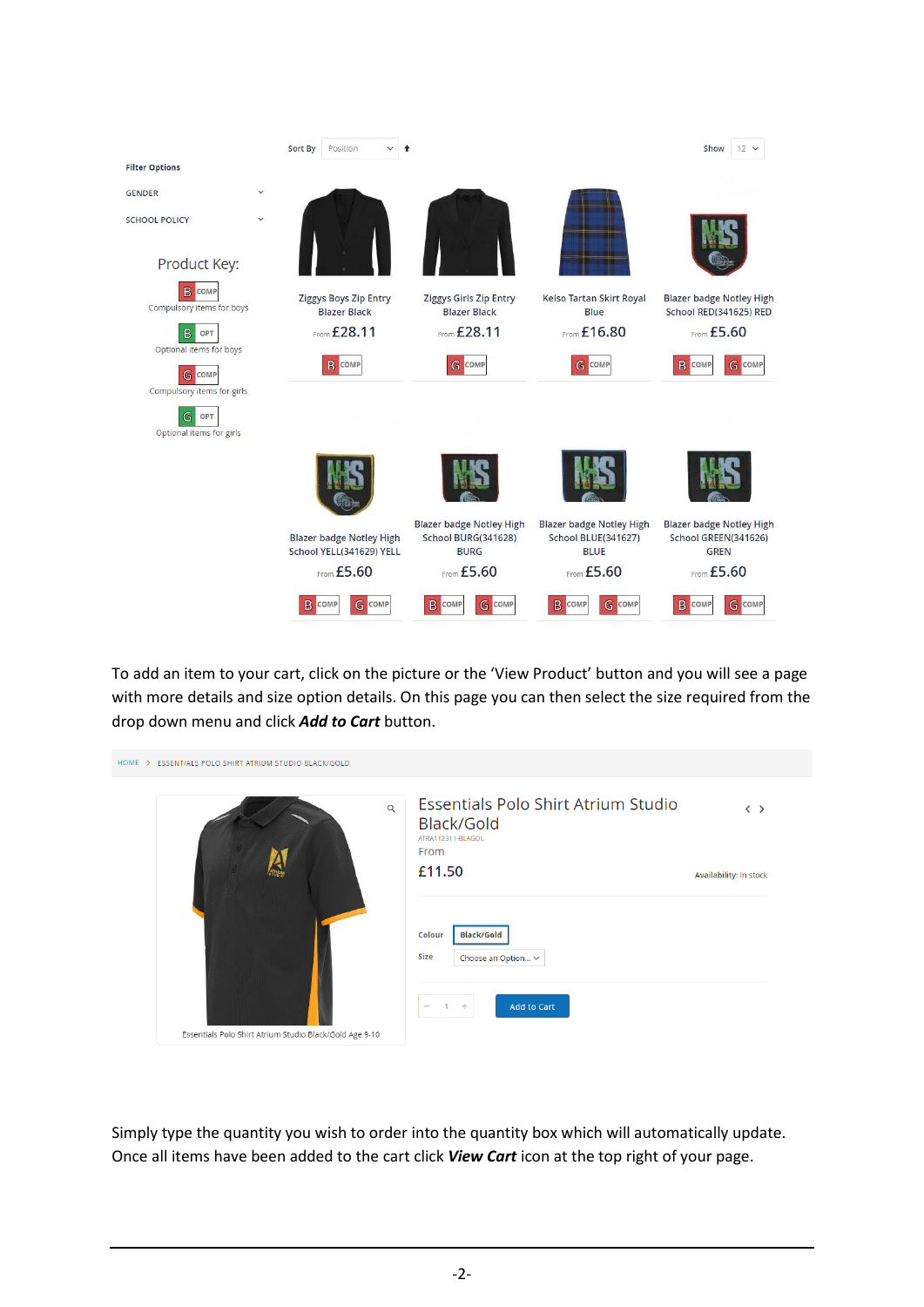### **Shopping Cart**

You will be taken to the cart page to confirm your order. Quantities can be increased / decreased within this screen too.

# **Shopping Basket**

| Item                                       |                                                                                                                                                                                                                                         | Price               | Qty                                             | Subtotal                                 | Summary                                                                                |                           |
|--------------------------------------------|-----------------------------------------------------------------------------------------------------------------------------------------------------------------------------------------------------------------------------------------|---------------------|-------------------------------------------------|------------------------------------------|----------------------------------------------------------------------------------------|---------------------------|
| Ņ                                          | <b>Essentials Polo Shirt</b><br>Atrium Studio Black/Gold<br>ATRA112311-BLAGOL-CH3032<br><b>Availability: In Stock</b><br>Colour: Black/Gold<br>Size: 30"-32" Chest<br>School: Atrium Studio School<br><b>Student: Scarlett Hamilton</b> | £11.50              | de.<br>$\mathbf{1}$<br>$\overline{\phantom{a}}$ | £11.50                                   | Subtotal<br>Shipping (Standard Delivery - DPD)<br>Order Total<br><b>Go To Checkout</b> | £11.50<br>£4.00<br>£15.50 |
| < Continue Shopping<br>Enter discount code |                                                                                                                                                                                                                                         | <b>Clear Basket</b> |                                                 | $\lambda \times$<br><b>Update Basket</b> |                                                                                        |                           |
| Enter discount code                        |                                                                                                                                                                                                                                         |                     |                                                 |                                          |                                                                                        |                           |
| <b>Apply Discount</b>                      |                                                                                                                                                                                                                                         |                     |                                                 |                                          |                                                                                        |                           |

#### **Checkout – Step 1 of 2**

At Checkout you can select billing and delivery addresses (or select a school delivery if that is an option for you).

#### **Delivery Notes**

When the parcel is delivered to home these are the notes that you would like us to pass on to the carrier company if you are not home when they come to make the delivery e.g. "Leave within porch" or "Leave with neighbours". This CANNOT be an alternative delivery address.

An instruction here IS needed. Once delivery notes have been entered click onto the *Next* button to enter payment details. If you have nothing, simply put "None".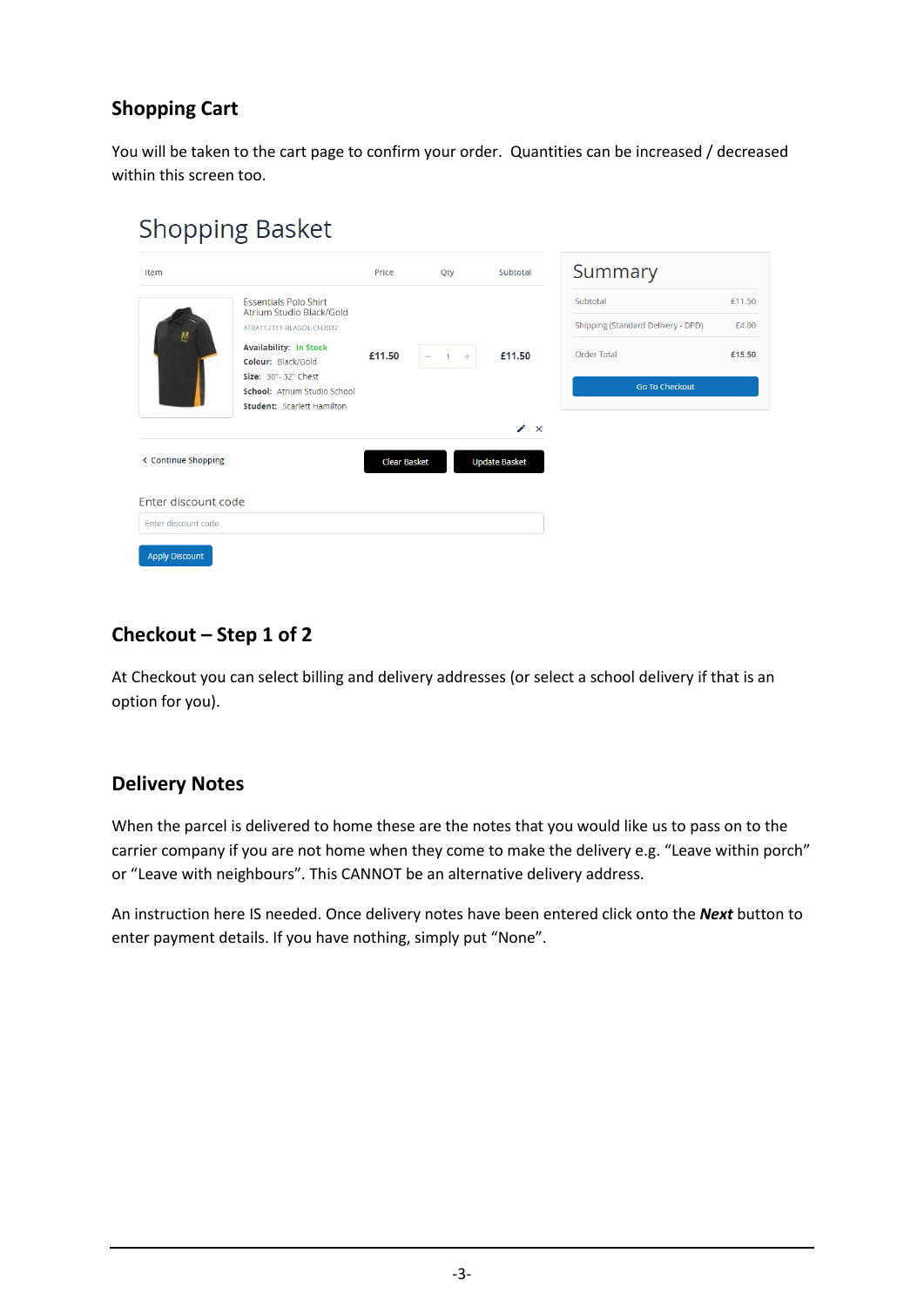#### Choose Delivery Type

| Deliver to Home<br>All items will be delivered to your chosen<br>address                                                                              | ✓                                                                                      | Deliver to School<br><b>Select</b><br>All items will be delivered to your childs school<br>for you to collect                  | <b>Order Summary</b><br>1 Item in Cart<br>$\checkmark$ |
|-------------------------------------------------------------------------------------------------------------------------------------------------------|----------------------------------------------------------------------------------------|--------------------------------------------------------------------------------------------------------------------------------|--------------------------------------------------------|
| <b>Shipping Address</b>                                                                                                                               |                                                                                        |                                                                                                                                |                                                        |
| <b>Craig Taylor</b><br>5 Henty Close, Eccles<br>Manchester, M30 7ER<br>United Kingdom<br>07976 372374<br><b>Select</b><br><b>New Shipping Address</b> | Craig Taylor<br>33 York Street<br>Rossendale, BB4 8NL<br>United Kingdom<br>07976372374 | $\checkmark$                                                                                                                   |                                                        |
| <b>Shipping Methods</b>                                                                                                                               |                                                                                        |                                                                                                                                |                                                        |
| $^{\circ}$<br>£4.00                                                                                                                                   | <b>Standard Delivery</b>                                                               |                                                                                                                                |                                                        |
| <b>Delivery Notes</b>                                                                                                                                 |                                                                                        |                                                                                                                                |                                                        |
| Please enter your compulsory delivery instructions for our courier service *                                                                          |                                                                                        |                                                                                                                                |                                                        |
|                                                                                                                                                       |                                                                                        |                                                                                                                                |                                                        |
| are not available to receive it.                                                                                                                      |                                                                                        | This note will be printed on the delivery label and will instruct our courier where to leave the package if you<br><b>Next</b> |                                                        |

## **Payment – Step 2 of**

Payment can be made by Visa, MasterCard, Solo, Maestro. Unfortunately, we do not accept **American Express.**

Click *Place Order* button.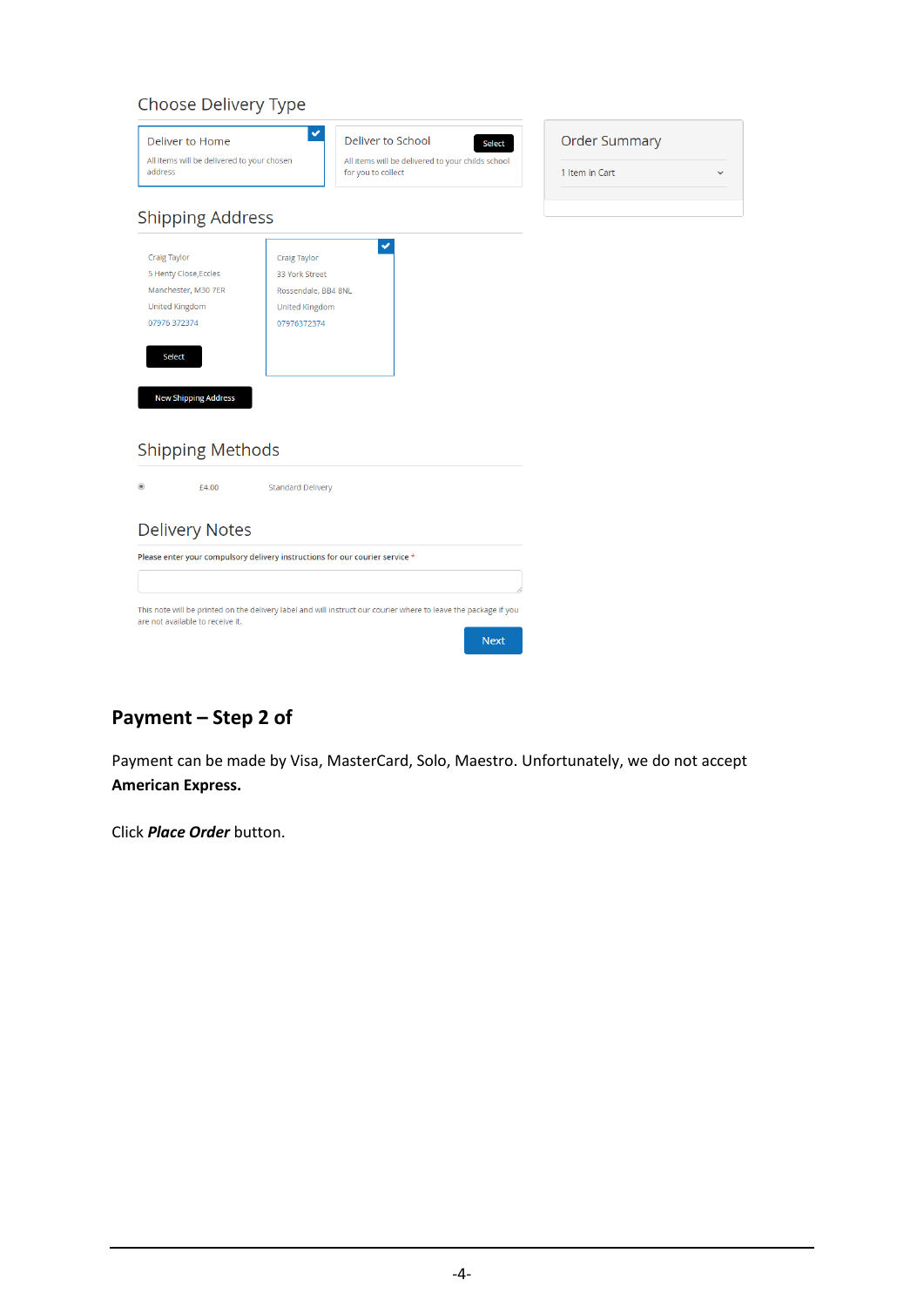#### **Payment Method**

| Name on Card *                                                                            |                                                                            |                    | <b>Order Summary</b>                                         |        |
|-------------------------------------------------------------------------------------------|----------------------------------------------------------------------------|--------------------|--------------------------------------------------------------|--------|
|                                                                                           |                                                                            |                    | Cart Subtotal                                                | £11.50 |
| Card Number *                                                                             |                                                                            |                    | Shipping<br><b>Standard Delivery - DPD</b>                   | £4.00  |
| $CVV$ $*$                                                                                 |                                                                            |                    | <b>Order Total</b>                                           | £15.50 |
|                                                                                           |                                                                            |                    | 1 Item in Cart                                               |        |
| <b>Expiration Date *</b>                                                                  |                                                                            |                    |                                                              |        |
| Month<br>$\checkmark$<br>Year                                                             | $\checkmark$                                                               |                    | Ship To:                                                     |        |
| Use Shipping Address as Billing Address<br>$\blacktriangledown$<br><b>Billing Address</b> |                                                                            |                    | <b>Craig Taylor</b><br>33 York Street<br>Rossendale, BB4 8NL |        |
| <b>Craig Taylor</b>                                                                       | $\checkmark$<br>Craig Taylor                                               |                    | <b>United Kingdom</b><br>07976372374                         |        |
| 5 Henty Close, Eccles<br>Manchester, M30 7ER                                              | 33 York Street<br>Rossendale, BB4 8NL                                      |                    | <b>Shipping Method:</b>                                      |        |
| <b>United Kingdom</b><br>07976 372374                                                     | <b>United Kingdom</b><br>07976372374                                       |                    | <b>Standard Delivery</b>                                     |        |
| <b>Select</b>                                                                             |                                                                            |                    |                                                              |        |
|                                                                                           |                                                                            |                    |                                                              |        |
| <b>New Billing Address</b>                                                                |                                                                            |                    |                                                              |        |
|                                                                                           | By placing an order with us you agree to the following Terms & Conditions. |                    |                                                              |        |
|                                                                                           |                                                                            | <b>Place Order</b> |                                                              |        |

## **Order Completed**

Once the order is complete you will receive and order number and email confirmation.

#### **Phone / Postal Orders**

The school will have paper order forms and a downloadable copy on the school website. If you wish to pay by cheque or do not have access to the Internet then you can phone or post your order using the paper order form.

#### **Home Delivery Charges**

- Orders over £70 are sent to home free of charge
- Orders under £70 sent to a home address (or other specified) incur a £4.00 delivery charge

#### **Returns Procedure**

In every dispatch we include a form with full details of how to send items back for a refund using a pre-paid returns label. We offer a 30 day returns policy. Full terms and conditions can be found on our website.